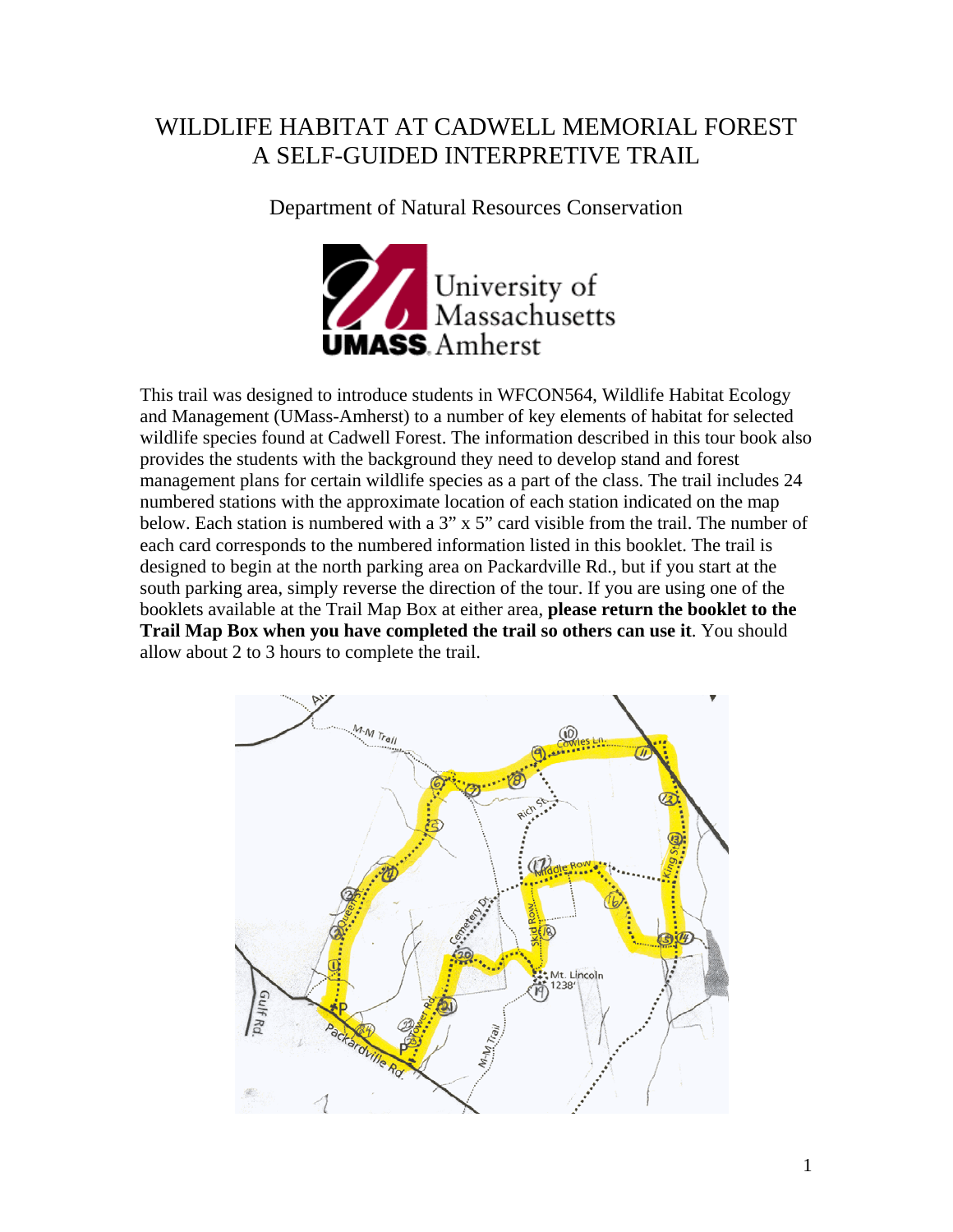1. On the left side of the road is a metal post marking a sampling plot. This is one of 114 sampling plots distributed in a grid across Cadwell Forest. In 1983 and 1993, all of the trees and shrubs were measured within each of the sample plots in order to assess the establishment, growth, and survival of forest vegetation on Cadwell Forest. Plots will be re-measured in 2003. Over 30 species of trees have been recorded on the Forest as part of these surveys. At this location note that the dominant tree species includes eastern hemlock. Because it is tolerant of shade



and maintains a deep crown, it can provide cover for a number of bird and mammal species. Stands with large hemlocks often are selectively used by species such as black-throated green warblers and golden-crowned kinglets



(left). An insect introduced from Asia, known as the hemlock wooly adelgid (right), has led to the widespread death of eastern hemlocks across much of Connecticut and it is now found in Massachusetts. These plots will be used to monitor the rate of mortality of hemlocks on Cadwell Forest.

2. Notice the height and diameter of the white pine trees at this point. The trees have grown rapidly and are approximately 90 feet tall. On the east side of the white



pine directly in front of you is a hole in the tree. Because the hole is roughly rectangular in shape, it was probably created by a pileated woodpecker (left). Previous damage to the tree has resulted in a compartmentalized column of decay surrounded by sound sapwood. The

woodpecker has excavated through the sound

sapwood into the softened heartwood. Trees that are hollow or decayed serve an important role in forests by providing nesting and feeding habitat for a variety of primary cavity nesters, such as woodpeckers (they create their own holes for nesting), and many more secondary cavity-nesting species (they use holes created by



decay or holes abandoned by primary cavity nesters). Flying squirrels (right) are a common secondary cavity nester on Cadwell Forest.

3. On the north side of the road is a white oak. White oaks are relatively uncommon on the forest; many were killed by defoliation from gypsy moth larvae during 1979-1982. On the south side of the road are many northern red oaks. All oaks produce acorns, but production is highly variable from year to year. Acorns are an important source of food for many species of birds and mammals (e.g., squirrels, mice, grouse, turkeys, raccoons, deer, chipmunks, etc.), and populations of many small mammal species change in response to the abundance of high-energy foods such as acorns. There are two broad groups of oaks (subgenera): the white oak group (e.g., white oak, chestnut oak), and the red oak group (e.g., northern red oak, black oak, scarlet oak).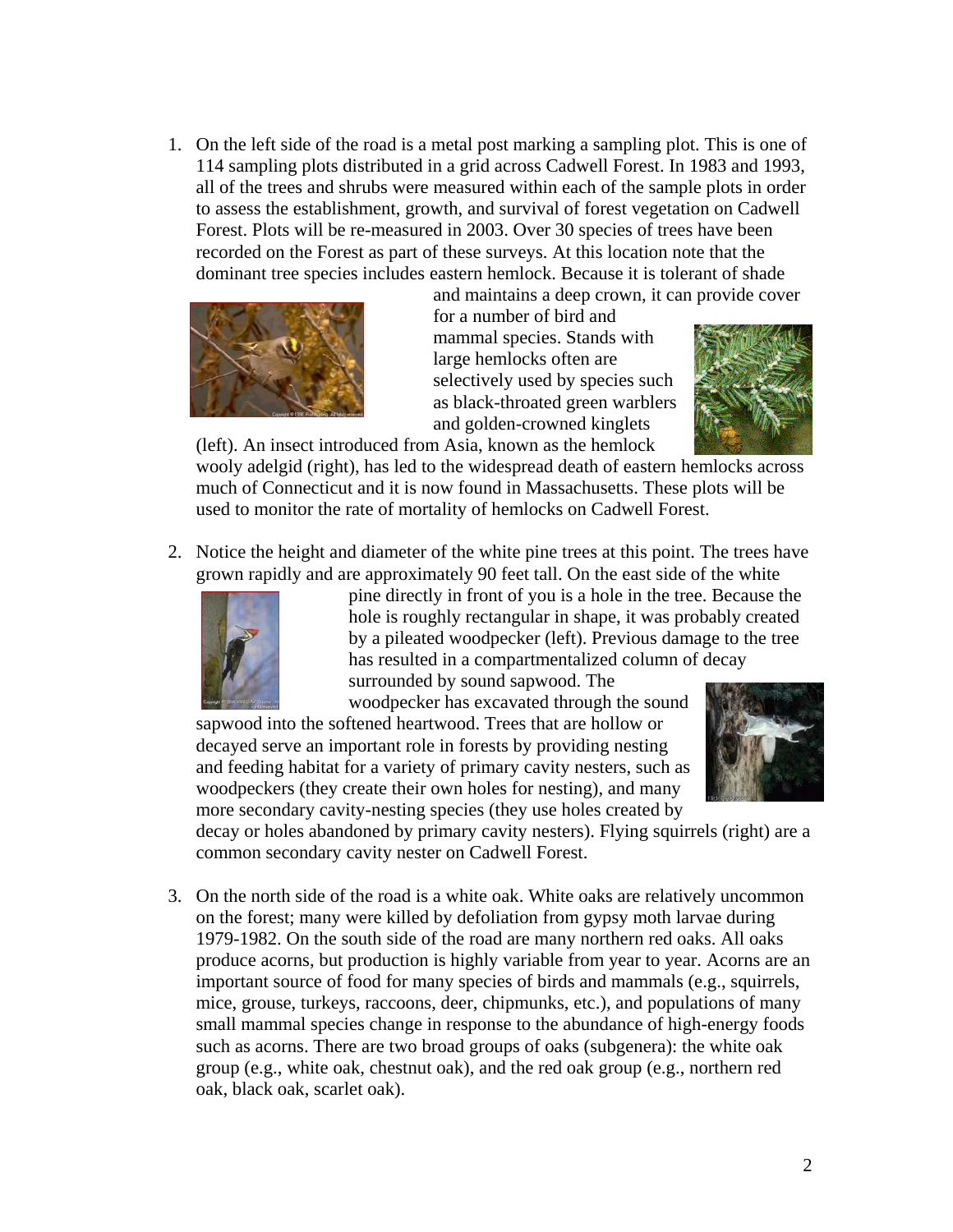Once flowers on a white oak tree (right) are pollinated, acorns grow, mature and fall to the ground, and usually germinate before snow falls that same year. Red oak acorns mature through two full growing seasons before falling, and then germinate the following spring. Consequently a late spring frost that may kill flowers on both species would affect production of white oaks later that year, but not affect



the production of red oaks until the following year. A forest containing a mixture of red and white oaks helps to ensure that at least some acorns are produced each fall.

4. On the south side of the road is a wild raisin (nannyberry, left) bush marked with



a tag. This plant is one of approximately 80 individual tree and shrub plants representing 25 species that have been checked at least once per week during the spring and early summer, every year since 1979. Observations are made on date of flowering, bud break, and leaf out. This "phenology" study has documented the fact that for a given plant, phenology events have varied by as much as a month from earliest to latest

date over the period of the study. This information provides important clues to the response of vegetation to climate change and about the abundance and date of availability of food for wildlife.

5. For some wildlife species the value of a tree only begins after it has died. Walk about 50 feet into the forest on the south side of the road to the blue flag. Under the flag is a log. This log has been used as a drumming log by ruffed grouse (left).



This is an elevated site where male grouse makes a drumming sound with its wings to attract a mate in the spring. Drumming logs are usually in a thicket with > 10,000 woody stems per acre. In the summer, red-backed salamanders rest under the log during the day. Eventually the log will

become part of the organic layer of the forest. Second-growth forests such as this typically have 7-10 tons/ha of dead wood, which is much lower than would have occurred prior to European colonization of the region. High levels of dead wood in eastern forests are the product of death of large, old trees. Except for American chestnut (now only a sprouting species), most hardwood logs decay within 100 years. Recall that sites like this were pastures little more than 100 years ago, so there has not been enough time to grow trees of a size to produce dead wood at the levels seen before European settlers arrived.

6. Riparian areas are those vegetative communities that interact with a body of water. This stream is important for a variety of reasons in addition to providing habitat elements for species such as stream amphibians, water shrews (left),

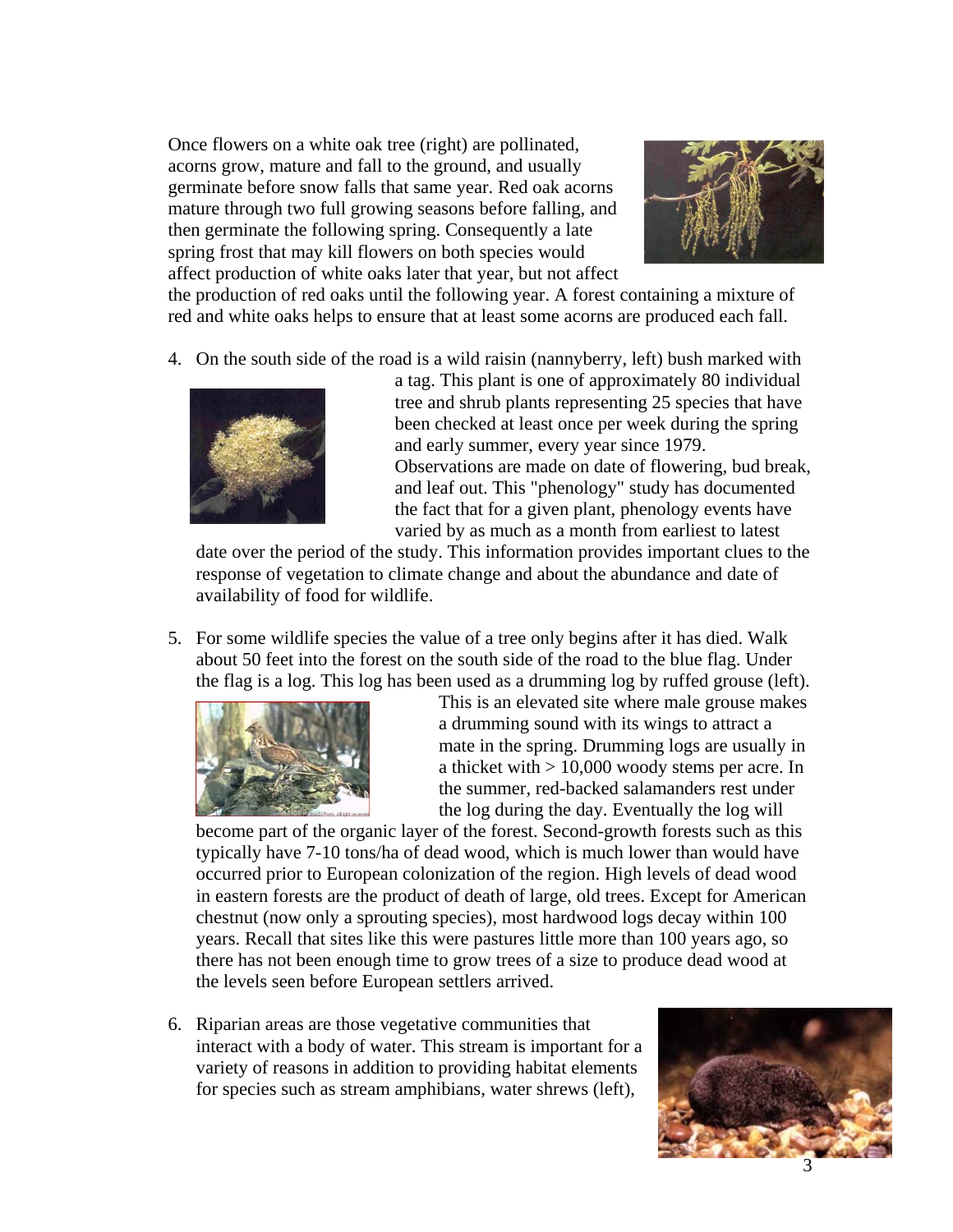and mink. The Forest provides water to Atkins, Quabbin, and Ludlow Reservoirs -- all public water supplies. Clean, clear water is in important product of Cadwell forest. It is also an aesthetic area adjacent to the Metacomet-Monadnock trail that extends for 117 miles from Connecticut to the top of Mt. Monadnock in New Hampshire. Disturbances to riparian forests from beaver activity, windthrow, fires, and timber harvesting, if severe enough, can lead to a reduction in overhead shade, and an avenue for introduction of sediment into the stream. Some level of



disturbance is a natural part of forest dynamics, and indeed, some species rely on forest gaps in riparian forests and in the scour and plunge pools formed in streams containing gravels and fine sediments. In managed forests, stream integrity is usually protected by limiting the intensity of harvest near the stream. Trees at this site are about 90 feet tall. Shade is provided by these trees and branches overhanging the

stream provide nesting habitat for Acadian flycatchers (left). Leaves falling from the trees into the stream provide a source of nutrients (allochtonous material). Should a tree fall into the stream, then hydraulic forces can lead to scouring of the stream bed, creating pools important to some species of fish and amphibians. I have marked with blue flags the distance of one dominant tree height from the edge of this stream so that you can visualize the functional riparian zone.

7. As pointed out at station 4, dead wood can be important to a variety of wildlife



species. Here is a standing dead tree (snag) that has been used by a woodpecker (probably a northern flicker, left). What killed this tree? Thousands of trees die in Cadwell Forest each year. Most are saplings that have lost in the competition for light with larger dominant trees. A few die from disturbances such as wind, ice, fire, or tree harvest. Over the past 80 years, periodic outbreaks of gypsy moth larvae have

resulted in mortality, and before that chestnut blight killed a dominant tree species. Currently some American beech are dying from beech-bark disease, and we anticipate widespread hemlock mortality from the wooly adelgid. Large trees that die and remain standing provide the opportunity for large primary cavitynesting birds to excavate a cavity and, after having raised their young, abandon the cavity. Abandoned cavities are then used by secondary cavity nesters. Snags, though important to primary cavity nesters in eastern hardwood forests, are even more important in conifer forests where large dead limbs are less common on live trees (a dead limb can serve the same function as a standing dead tree to a woodpecker). How long to you think this snag will remain standing? When this snag falls over to become a potential drumming log, are there other large snags nearby that can be used by the flickers? In managed forests, providing dead wood on a sustainable basis is an essential part of sustainable forest management.

8. On the west side of the road is an even-aged stand that is mostly northern red oaks (right). Notice that most of the trees

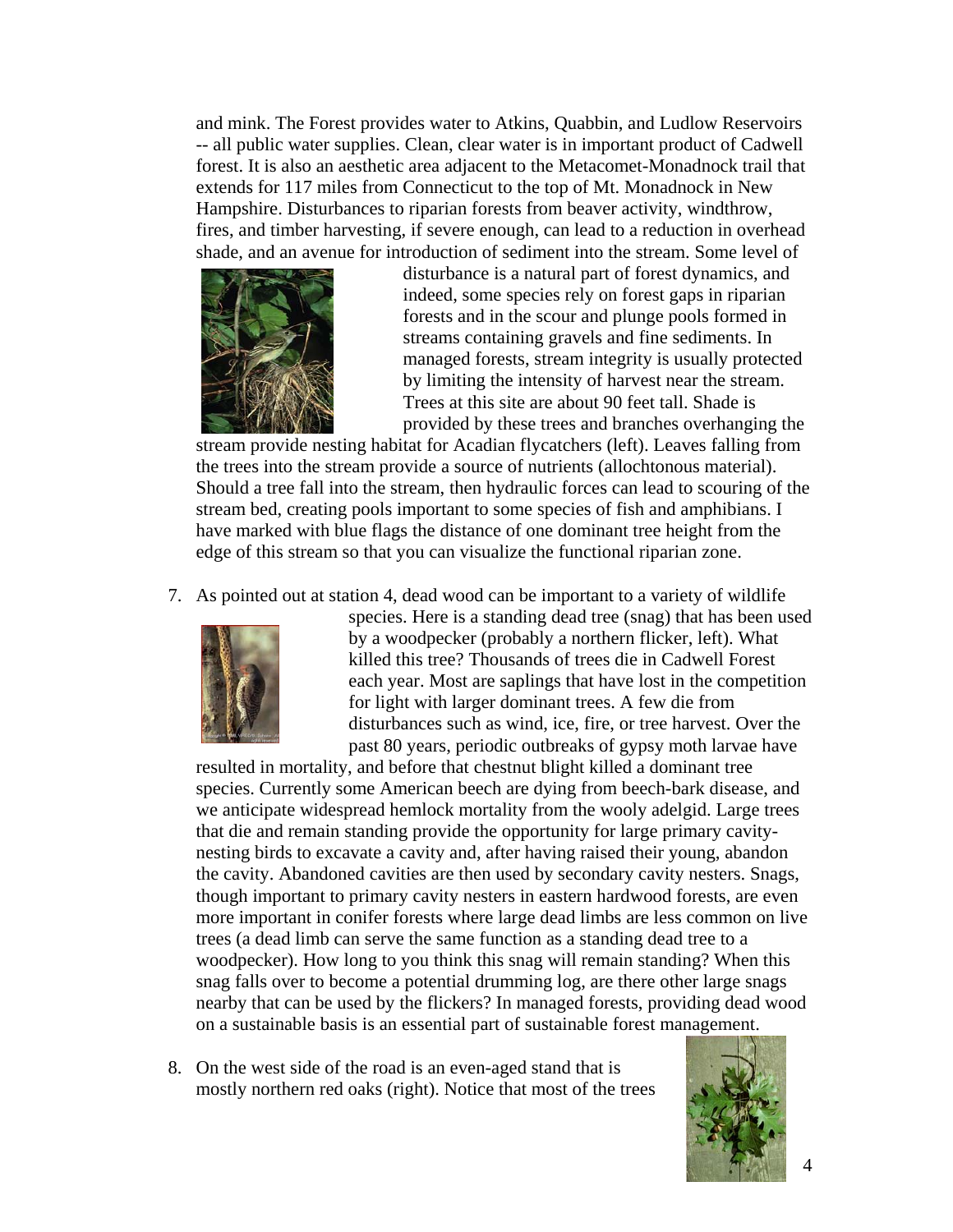are nearly identical in height and that the trees that are larger in diameter also tend to have larger crowns. Acorn production is related to crown size, so only a few trees in this stand would be expected to produce abundant acorns in any given year. Thinning this stand, or a disturbance such as a wind storm or ice storm, would allow the remaining trees to expand their crowns, grow larger in diameter faster, and more likely produce abundant acorns.

9. Follow the blue flags into the forest from the road. Here is a 1/3-acre opening created in 1989. Note that the forest is recovering, but that the area of earlysuccessional forest is small, and representative of a large canopy gap in the forest. These sorts of openings scattered throughout maturing forests provide patches of insects, fruits, and browse that are important foods for many species of



vertebrates. Most bird species feed their young insects, a high protein food, during the early stages of development. Wild turkey poults often feed on insects in recent openings, but this patch has re-grown to a point that it probably no longer would be used as a feeding site for poults. It also probably would no longer be used as a feeding site by deer and moose (left) that

need high quality browse (woody twigs) in the winter. What species of trees and shrubs are regenerating in this opening? Why?

10. On the east side of the road a small pond has formed as the drainage was partially blocked by the road. Although this is certainly not a natural pond, it is functioning



as a vernal pool that is heavily used by frogs and salamanders in the spring. There are a number of natural vernal pools (left) scattered across Cadwell forest. These pools contain water through part of the growing season, and then dry up later in the summer. By using these intermittent pools, amphibians can reproduce in

the absence of fish predation. During dry years, some vernal pools may dry out



before the amphibians are fully developed causing extinction from that pool. Indeed there is growing evidence that high levels of salamander reproduction occurs only once every few years in most vernal pools. Pools must be recolonized over

time. The maintenance of a population through recolonization following localized extinctions is an excellent example of a metapopulation structure.

11. As you approach the powerline Right of Way (ROW), you are entering the property owned by Cowls lumber company. Please respect the rights of this private landowner. Notice that these stands have been managed to produce rapidly growing, high quality oaks. The resulting stand has trees with large crowns and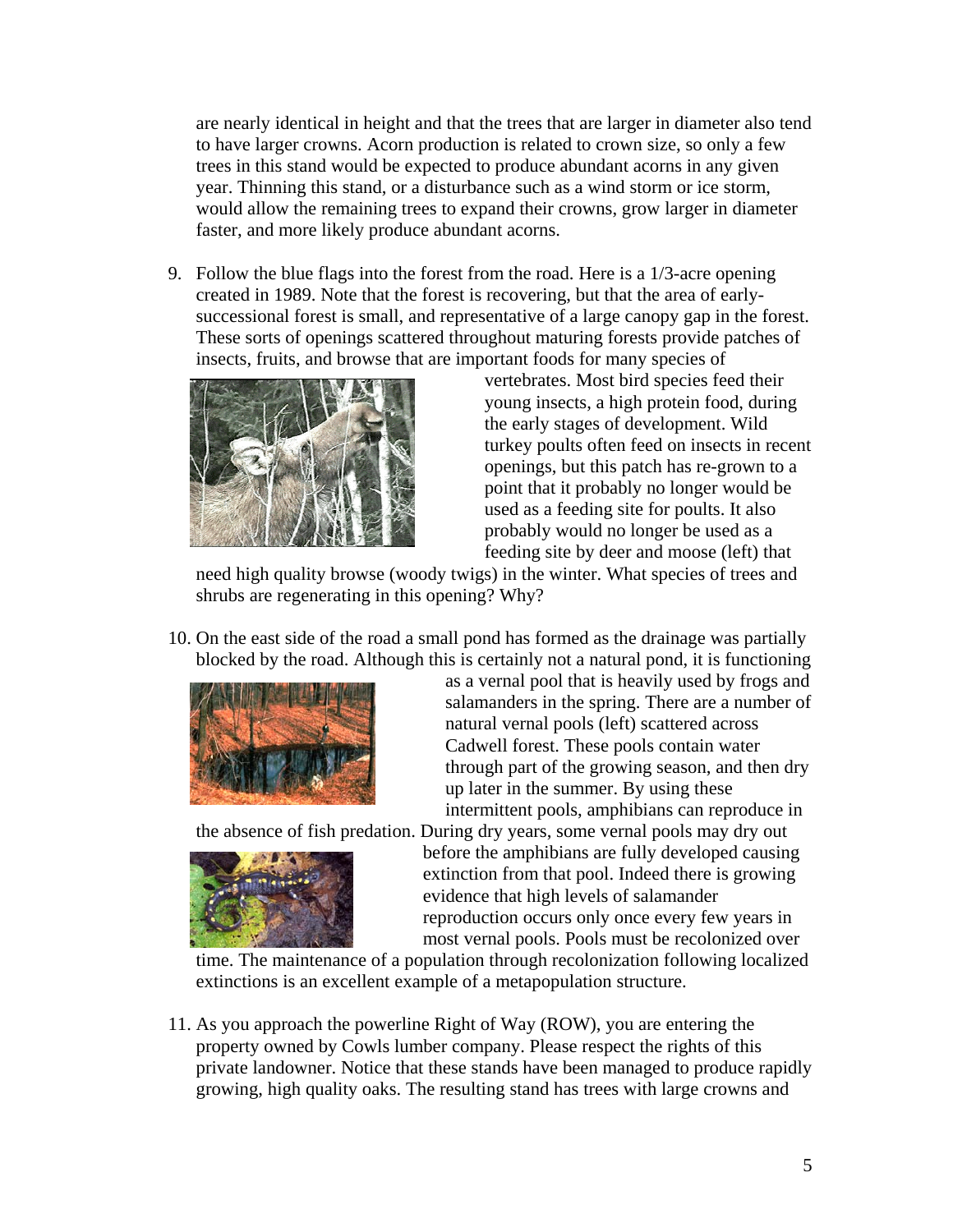will likely produce more acorns than many of the oaks on Cadwell Forest. Walk along the powerline to the south. The powerline is maintained as a shrub-dominated strip and as such provides habitat for shrub-nesting associates such as eastern towhees (right). Grassland and shrub-nesting birds



are, as a group, the most rapidly declining species in the northeast. Consequently areas of intense disturbance (e.g., following a hurricane, fire, or clearcut) provide the vegetative structure and composition needed by many of these species. Two factors must be kept in mind, however. First, some species of animals associated



with early seral conditions are also cavity nesters (e.g., eastern bluebirds, American kestrels), and dead trees are one result of intense natural disturbances. Snags can be maintained in clearcuts, but there are no snags in this powerline ROW. Further, there are species of birds such as ovenbirds (left) that typically nest in mature forests and

avoid abrupt edges where nest predation is higher and brood parasitism by brownheaded cowbirds is more intense. The adverse edge effect extends up to 300 meters into the adjacent mature forest for these forest-interior species. The powerline may appear to us to be about 50-100 m wide, but for forest interior species the powerline is functionally 600-700 meters wide.

12. You are now once again on Cadwell forest. On the north side of the road is a



plantation of Norway spruce. Leave the road and walk into the stand. What do you notice? There is no understory vegetation, and the canopy is dense, letting little light to the forest floor. Such conditions can also occur in hemlock stands and dense stands of some other conifers. Although the diameter growth of the trees in this stand is reduced because of the inter-tree competition, the dense foliage provides cover throughout the year for a number of animal species. These stands

provide thermal cover (warmer sites on cold winter nights and cooler sites on hot summer days) for large ungulates such as deer and moose (left), roosting sites for winter birds, and protection from deep snow for some species. Maintaining patches of dense conifers in a managed forest can be an important component of sustainable forest management.

13. This site is a chance to see clearly the legacy of previous land use. Along both sides of the road are large sugar maples that probably were once planted along the road. Imagine for a moment walking down the road with only those maples along the roadside next to the stone walls, and fields and pastures everywhere else. A small house stood on the north side of the road, the yard marked by a stone wall that probably was built to keep the livestock out of the garden patch near the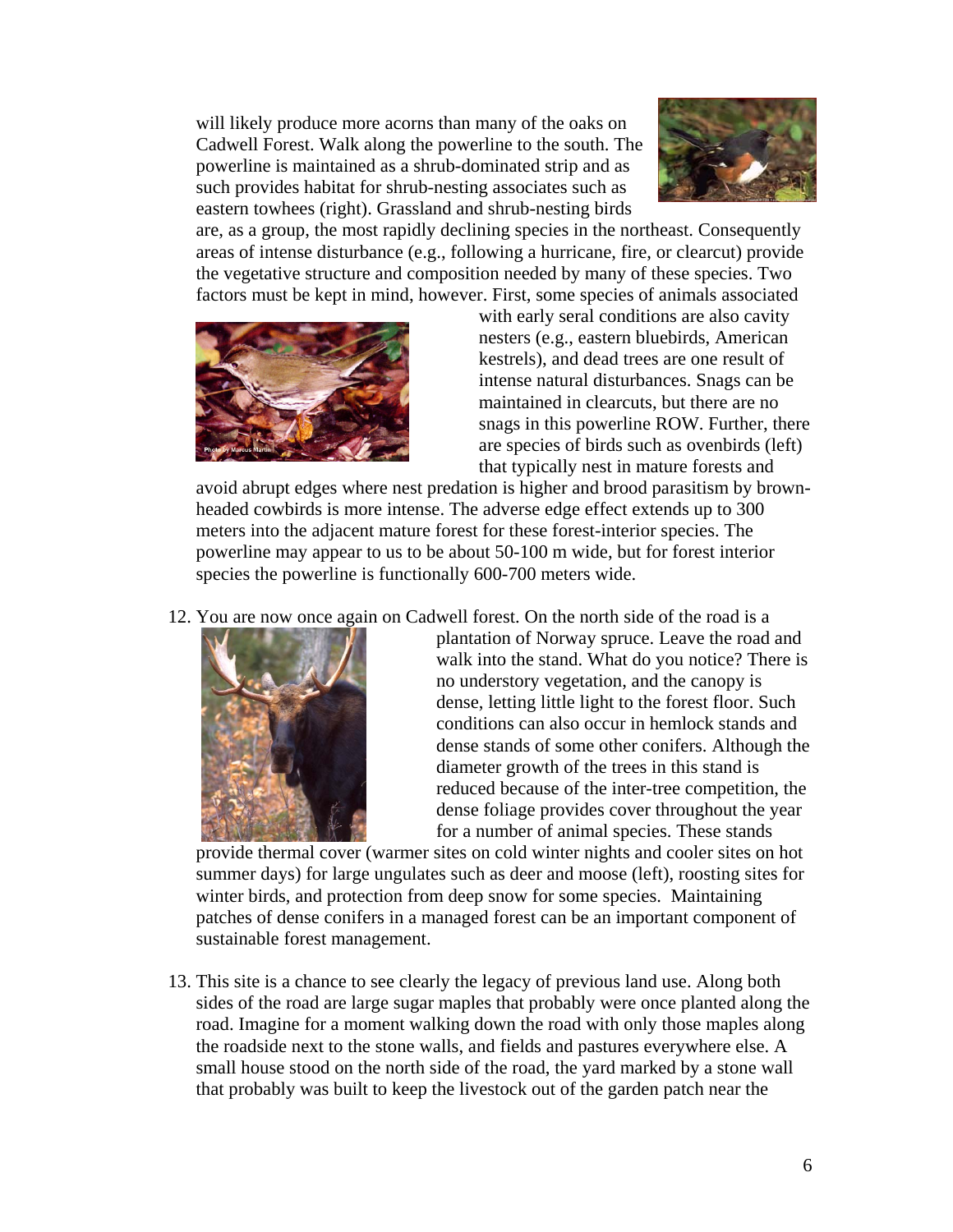house. Across the road to the southeast was a barn and apple trees. But there were few if any oaks, red maples, ashes, elms, white pines or other tree species that we



now see dominating this site. Forests recover from disturbance. Although this forest is young and lacks some of the components of the pre-European forests (e.g., American chestnut, large pieces of dead wood), what was once a farm is now habitat for fishers, moose, and black bears. The recovering forest also contains legacies of the

farm not found in the pre-European forests. The sugar maples provide large cavities for species such as screech owls (left) and stone walls provide cover for deer mice and their predators such as ermine. What will the forests of western Massachusetts look like 150 years from now? Will our suburbs of today be abandoned as these farms were in the past? If not, what are the long-term cumulative effects of continued suburban development?

14. Scattered across Cadwell Forest are patches of red and eastern white pine that were established by seeding and now have various levels of stocking (number of trees per acre) to assess growth and development of the stands. These patches are too small to provide much more than a patch of cover for most species, but we can understand how management might affect habitat quality for animals if stands like these were established over larger areas. How variable are the tree heights in this patch? Tree diameters? Have any trees died? How large in diameter are the trees that died from competition with other trees? Are the snags created from competition large enough to be used by nesting woodpeckers?

Walk through the pine stand and down the hill (follow the blue flags) and you will find a beaver pond. Beavers create lentic (pond) environments in lotic (flowing



water) systems. In so doing the sites provide nesting and breeding habitat for species such as brook trout, pondbreeding amphibians, wood ducks, herons, and many other species that would not otherwise be found on Cadwell Forest. With the recovery of forests near streams over the past 150 years, and the passage of a ballot measure recently that banned the use of kill traps in the state, beaver populations are expanding rapidly.

Such population expansion allows us to consider how streams in this region must have functioned prior to European settlement. These streams once likely contained large pieces of dead wood and stair-steps of beaver ponds that would fill with sediment and after years of occupancy by beavers, become wet meadows that would undergo secondary succession. We are only now beginning to see the recovery of these stream systems following forest recovery and beaver population expansion. Unfortunately beaver also cause economic damage (tree cutting, flooding) and raise concerns regarding human health (e.g., Giardia). As long as beavers and humans co-exist, some form of beaver control will be necessary.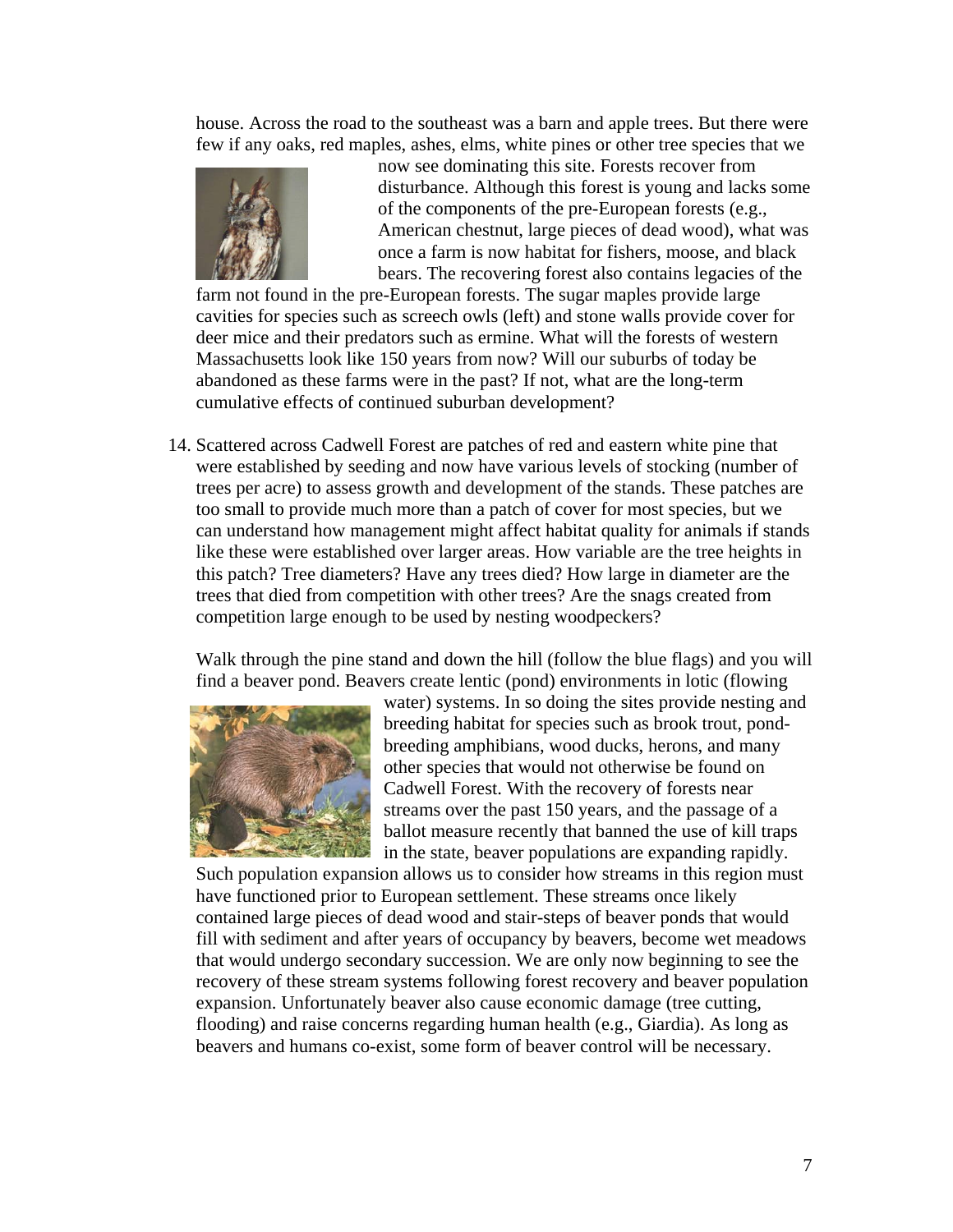15. During the Depression, the Civilian Conservation Corps established many acres of conifer plantations in this region, and many of these plantations were red pine. Red pine occurs naturally in a few places in Massachusetts, but most of these



plantations were established outside of the natural range of red pine. There are a few species of animals well adapted to the relatively simple structure of these pine plantations (e.g., red-breasted nuthatches, left), but the diversity of species that can use these plantations is usually less than what would be expected in

systems with more tree species. Forests with complex vertical structure tend to support more species than simple forests such as these plantations. Heavily thinning this stand and allowing some hardwoods to develop in a midstory layer would increase the vertical complexity of the stand and may allow a more diverse animal community to occupy the site.

16. This area was cut heavily following a gypsy moth infestation in the mid 1980s



leaving widely scattered oaks to provide a seed source for the regenerating stand developing beneath it. These open-grown oaks now have wider, deeper crowns and are more likely to provide more acorns than they would have in a dense stand. Recall the height of the trees at station 2. How tall are these dominant trees compared to the northern red oaks at the first few stations? Why would trees be shorter here than at station 2? Why would they be taller than the trees at station 16? Forests have three

dimensions and the volume of a forest can influence the numbers and kinds of species that can occupy it. What are the implications of increasing (or decreasing) forest volume per unit area?

17. The white pine at the edge of the road is the same age as the other pines in this patch that were part of the pine spacing experiment. It is the same height, but much larger in diameter than the other trees. Tree growth rates will be very slow



because the patch is so dense. Look at the proportion of each tree that contains live branches. Most trees have < 20% of their height represented by a live crown, and crowns are narrow and compressed. If the stand is allowed to continue to develop, most of the trees in the patch will die from competition for

light, and the remaining trees will grow slowly. If the stand were thinned now, we would not expect to see a rapid increase in tree growth until the crowns were able to expand, if they are able to recover at all. The trees have a low diameter to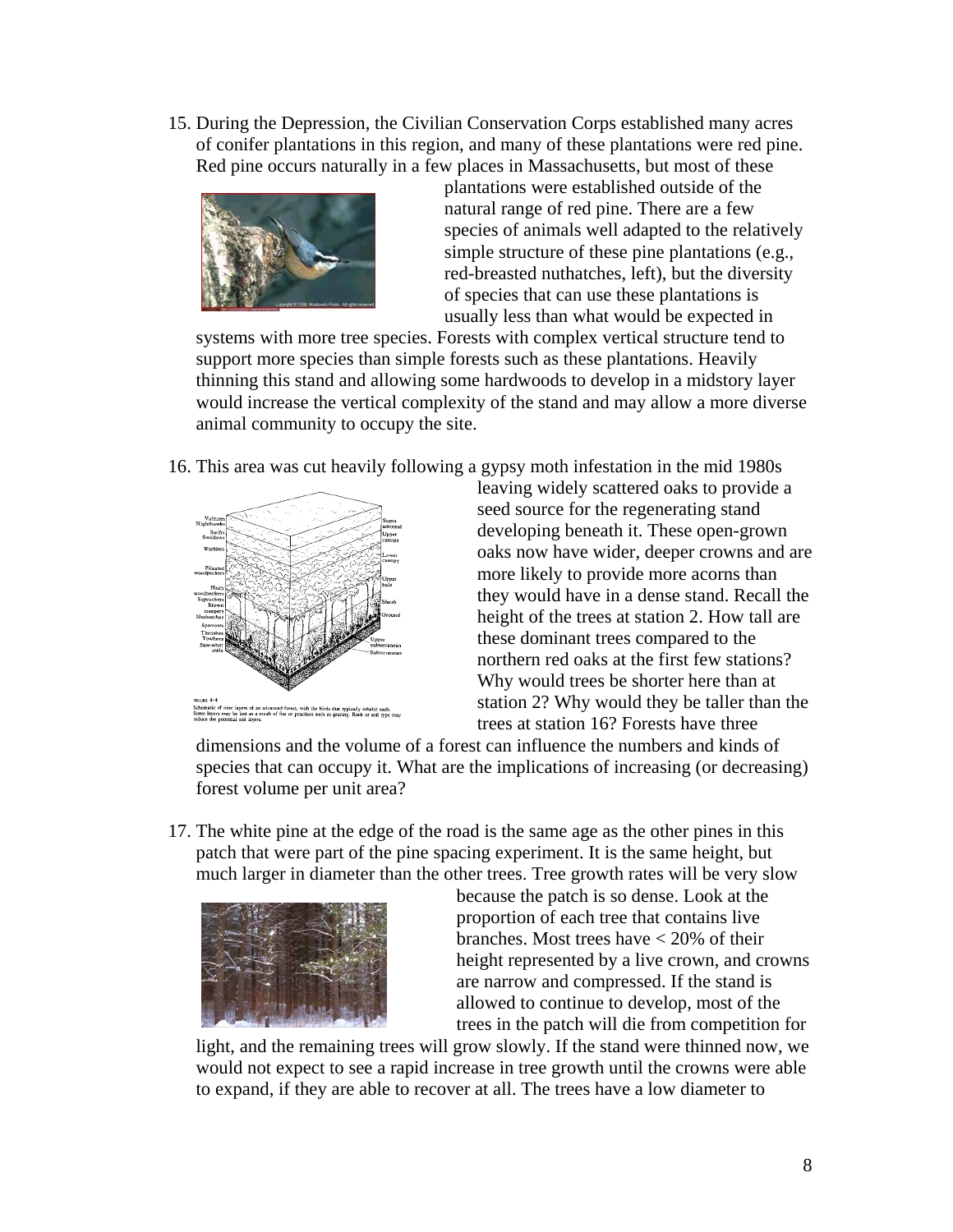height ratio and are vulnerable to wind throw and ice damage (there is a good example of ice damage to a jack pine plantation at the corner of Middle Row and Skid Row just up the road on your left). Although this dense stand can provide thermal cover for some animal species, patches such as this provide limited resources to most vertebrate species in the region.

18. During the winter of 2000-2001, an experiment was established to investigate the response of fruit-producing plants to tree harvest, prescribed burning, and the combination of cutting and burning. The production of blueberries, huckleberries, hazelnuts, and other fruits is greatest when plants receive full sunlight. These treatments should increase fruit production, but we do not know if the level of production will be greater with burning or cutting, nor



how many years production might last under the two treatments. As you walk up the hill you can identify the burned plots by looking for charred stumps. There are three replicates of this experiment on Cadwell Forest.

Note the height of the trees here. There are several possible explanations for these short trees. First, most of the trees are scarlet oaks, not the northern red oaks seen farther down the hill. Nonetheless, scarlet oaks can grow much taller than we see



here. Second, past disturbances such as grazing and fire may result in these trees being somewhat younger than those lower on the slope. Also, severe defoliation by gypsy moth larvae (left) on these dry, exposed slopes has contributed to poor growth, and the area was burned in 1975. But the most likely reason is that this is poor quality site. Site quality is indexed by measuring the height of the dominant trees at a specified age

(usually 50 years) because tree height is not as effected by stand density as tree diameter (recall the pines at station 15). Trees near the top of Mt. Lincoln likely will never grow to a large size. Indeed, when the trees were harvested from this site, they were small and only useable as firewood. Over 20 cords of firewood were removed from the site as part of this experiment.

19. The highest point on Cadwell Forest is the top of Mt. Lincoln. Here, trees are



short and the understory is dominated by blueberry, huckleberry, red maples and scarlet oaks. This open forest with ericaceous shrubs is indicative of a site where trees will grow slowly, but is an important site for species of animals that nest in shrubs or feed on the fruits. The area also has been heavily impacted by towers. Large towers such as these are a source of mortality to migrating birds. Birds migrate at night and under certain weather conditions fly

low enough to impact the towers and support cables. The proliferation of towers in the northeast has raised concerns about the long-term impacts of towers on bird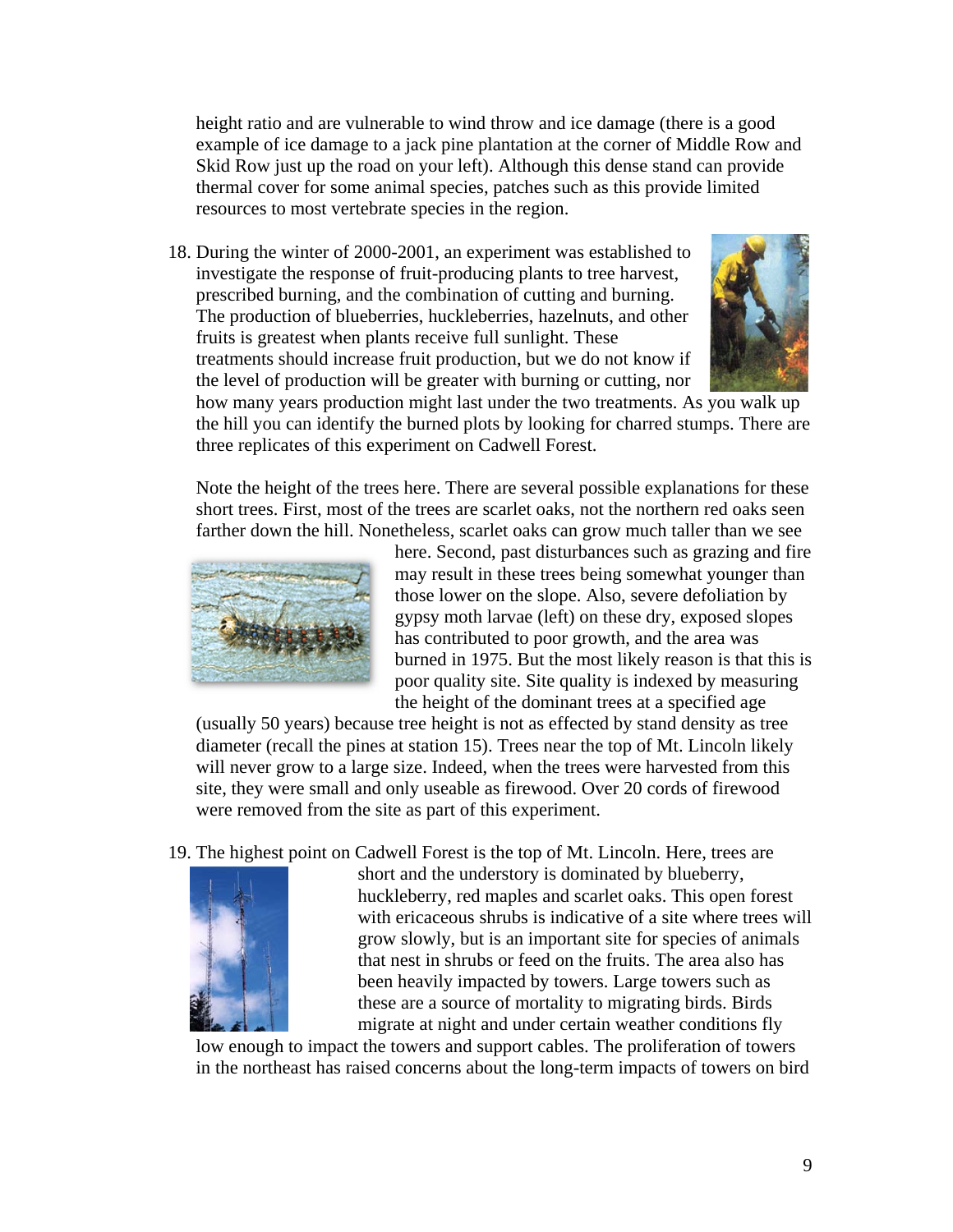mortality, but the overall impact of towers on bird populations currently is not known.

- 20. This cemetery contains Civil War veterans. The cemetery and the homestead to the west are located on Cowls Co. lands, and are further evidence of  $19<sup>th</sup>$  Century land use practices. Note again the apple trees as well as grape vine around the old cellar hole at the intersection of Tower Rd. and Cemetery Dr.
- 21. As you descend Mt. Lincoln, site quality improves and trees are taller. The stand at this station was thinned heavily in the mid-1980's. Regeneration of white pine, oak and maple is now obvious. Compare the structure of this stand to the one across the road. Which stand provides more browse for hares, deer and moose? Which stand provides more nesting opportunities for red-



eyed vireos (a canopy nester, right)? It should be obvious by now that everything that you have seen along the trail is 'wildlife habitat'. Indeed, the term 'wildlife habitat' is meaningless. Everything is habitat for something! And 'habitat' is NOT the same as a vegetative community or forest type. Each species has its own habitat requirements that can be described by the habitat elements that provide food, cover, water and space for the species. Habitat for deer differs from habitat for turkeys, which differs from habitat for spotted salamanders and humans.

22. Walk into the forest about 100 feet and you will find a circular fence. This is one of several sites on Cadwell that was part of an experiment established by Drs. Joe



Elkinton and Bill Healy in the 1990's. The experiment was designed to assess the role of white-footed mice (left) as predators of gypsy moth larvae. Mouse populations increased during the year after an abundant acorn crop, and when mouse populations were high, they

had a significant impact on gypsy moth larvae. Larvae were more abundant on oak trees inside the fences designed to exclude mice than outside the fences. The larvae impacted the growth and survival of the oaks that produced acorns that the mice relied on for survival during periods of low larvae availability. This was an excellent illustration of the interdependency of organisms in an ecosystem. The results of this work were published in the prestigious journal *Science*.

23. There is a lone Pitch Pine at this station. Pitch pines are not common on Cadwell



Forest, but can be found north of here on the Montague Sand Plains, and they also are common along the coast. Pitch pines (left) regenerate in areas that have received a disturbance that creates bare soil (or ash), and removes overhead competition (e.g., cultivation, fires). Pitch pine will probably not be common on Cadwell unless areas are prescribed burned, but regeneration will only occur following burning if fires are even more intense than